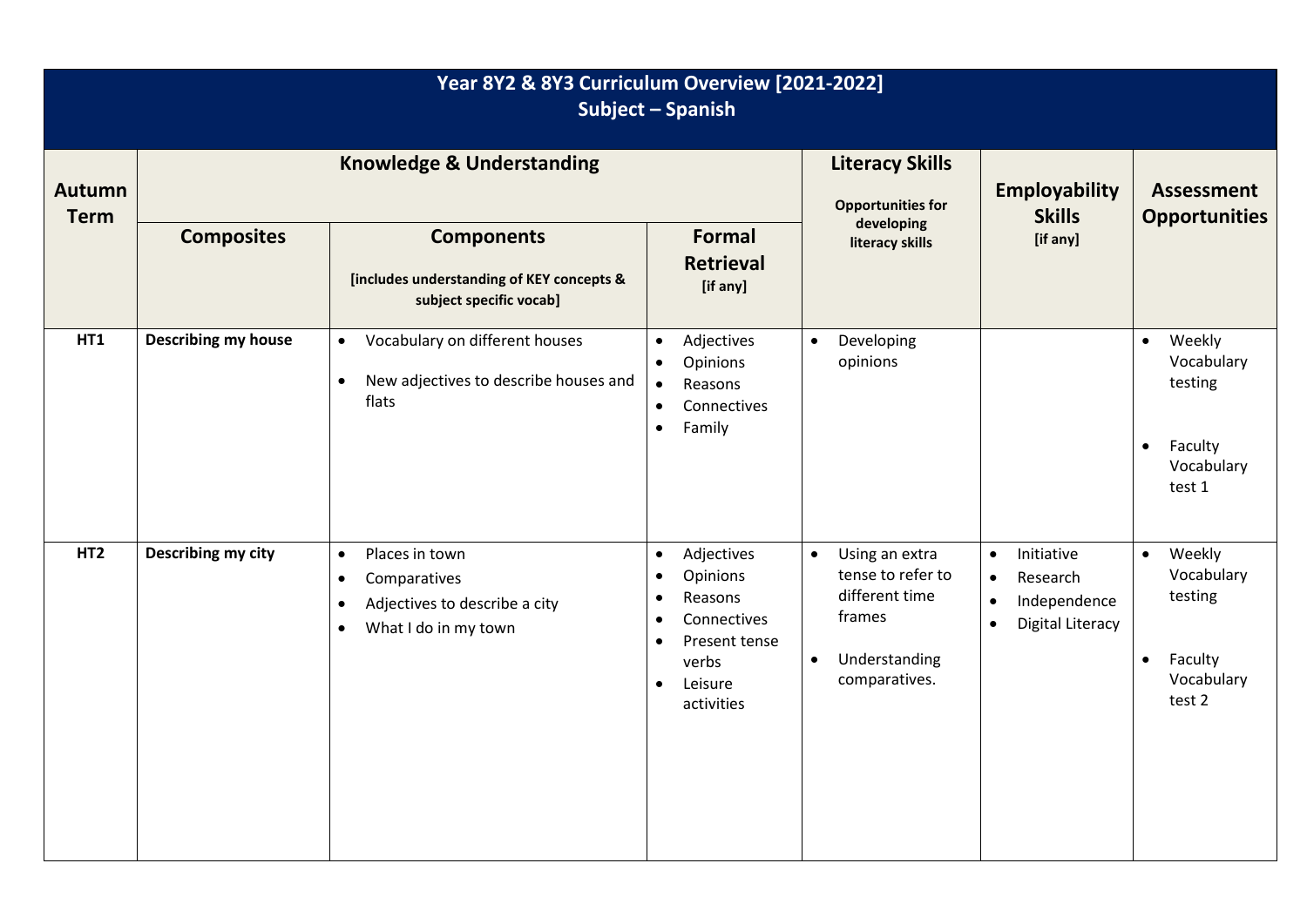| Year 8Y2 & Y3 Curriculum Overview [2021-2022]<br>Subject - Spanish |                                      |                                                                                                                                                           |                                                                            |                                                                               |                                                                                                                       |                                                                                          |
|--------------------------------------------------------------------|--------------------------------------|-----------------------------------------------------------------------------------------------------------------------------------------------------------|----------------------------------------------------------------------------|-------------------------------------------------------------------------------|-----------------------------------------------------------------------------------------------------------------------|------------------------------------------------------------------------------------------|
| <b>Spring</b><br><b>Term</b>                                       | <b>Knowledge &amp; Understanding</b> |                                                                                                                                                           |                                                                            | <b>Literacy Skills</b><br><b>Opportunities for</b>                            | <b>Employability</b><br><b>Skills</b>                                                                                 | <b>Assessment</b><br><b>Opportunities</b>                                                |
|                                                                    | <b>Composites</b>                    | <b>Components</b><br>[includes understanding of KEY concepts &<br>subject specific vocab]                                                                 | Formal<br><b>Retrieval</b><br>[if any]                                     | developing<br>literacy skills                                                 | [if any]                                                                                                              |                                                                                          |
| HT3                                                                | Using the future tense               | Present tense of ir<br>$\bullet$<br>Activities in a town<br>$\bullet$<br>New future tense time phrases<br>$\bullet$                                       |                                                                            |                                                                               |                                                                                                                       | Weekly<br>$\bullet$<br>Vocabulary<br>testing<br>Formal Linear<br>$\bullet$<br>Assessment |
|                                                                    | How to order in a cafe               | Using querer<br>$\bullet$<br>Vocabulary on food and drink<br>$\bullet$                                                                                    |                                                                            |                                                                               |                                                                                                                       | Faculty<br>$\bullet$<br>Vocabulary<br>test 3                                             |
| HT4                                                                | <b>Describing your school</b>        | <b>School facilities</b><br>$\bullet$<br>Adjectives to describe school<br>$\bullet$<br>Using hay and no hay<br>$\bullet$<br>Using a/some/the<br>$\bullet$ | Adjectival<br>$\bullet$<br>agreement                                       | Focussing on<br>$\bullet$<br>written accuracy                                 | Initiative<br>$\bullet$<br>Research<br>$\bullet$<br>Independence<br>$\bullet$<br><b>Digital Literacy</b><br>$\bullet$ | Weekly<br>$\bullet$<br>Vocabulary<br>testing                                             |
|                                                                    | Saying what I do at<br>break         | Vocabulary on break activities<br>$\bullet$<br>Using -er and -ir verbs<br>$\bullet$                                                                       | Using the<br>$\bullet$<br>negative no<br>The present<br>$\bullet$<br>tense | <b>Extending written</b><br>$\bullet$<br>work with<br>contrasting<br>opinions |                                                                                                                       | Faculty<br>$\bullet$<br>Vocabulary<br>test 4                                             |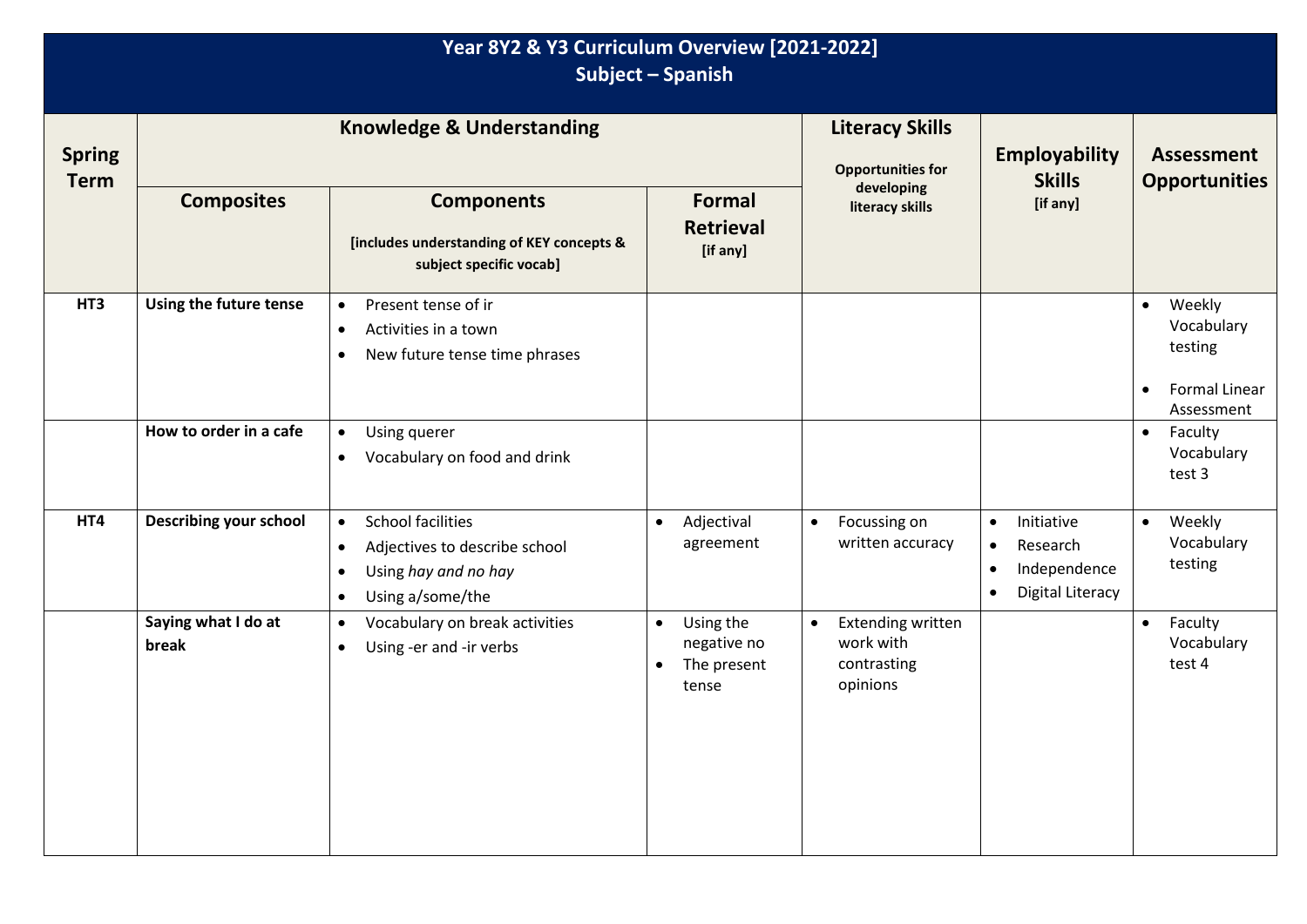| Year 8 Y2 & Y3Curriculum Overview [2021-2022]<br>Subject - Spanish |                                                   |                                                                                                                                                         |                                                                                                                                    |                                                                                                                                                             |                                       |                                              |
|--------------------------------------------------------------------|---------------------------------------------------|---------------------------------------------------------------------------------------------------------------------------------------------------------|------------------------------------------------------------------------------------------------------------------------------------|-------------------------------------------------------------------------------------------------------------------------------------------------------------|---------------------------------------|----------------------------------------------|
| <b>Summer</b><br><b>Term</b>                                       | <b>Knowledge &amp; Understanding</b>              |                                                                                                                                                         |                                                                                                                                    | <b>Literacy Skills</b><br><b>Opportunities for</b>                                                                                                          | <b>Employability</b><br><b>Skills</b> | <b>Assessment</b><br><b>Opportunities</b>    |
|                                                                    | <b>Composites</b>                                 | <b>Components</b><br>[includes understanding of KEY concepts &<br>subject specific vocab]                                                               | <b>Formal</b><br><b>Retrieval</b><br>[if any]                                                                                      | developing<br>literacy skills                                                                                                                               | [if any]                              |                                              |
| HT5                                                                | <b>Describing my holiday</b><br>activities        | Describing different activities<br>$\bullet$<br>Saying what you can do in different<br>$\bullet$<br>places using 'se puede'                             | Adjectives<br>$\bullet$<br>Opinions<br>Reasons<br>٠<br>Connectives<br>Present tense<br>verbs<br>Leisure<br>$\bullet$<br>activities | Using an extra<br>$\bullet$<br>tense to refer to<br>different time<br>frames<br>Understanding<br>$\bullet$<br>superlatives and<br>irregular<br>comparatives |                                       | Weekly<br>$\bullet$<br>Vocabulary<br>testing |
|                                                                    | Using three tenses to<br>talk about holidays      | Holiday activities in three tenses<br>$\bullet$<br>New time phrases in three tenses<br>$\bullet$                                                        | Holiday<br>$\bullet$<br>activities<br>Past and future<br>tense                                                                     |                                                                                                                                                             |                                       | Weekly<br>$\bullet$<br>Vocabulary<br>testing |
|                                                                    | <b>Holidays in Spain</b>                          | Talking about summer camp<br>$\bullet$<br><b>Different Spanish destinations</b><br>$\bullet$<br>Using major and peor                                    |                                                                                                                                    |                                                                                                                                                             |                                       | Faculty<br>$\bullet$<br>Vocabulary<br>test 5 |
| HT6                                                                | Saying what type of<br>music I listen to          | Styles of music<br>$\bullet$<br>negatives<br>Present tense verbs in all forms<br>Connectives and reasons<br>$\bullet$<br>Time phrases<br>$\bullet$      | Adjectival<br>$\bullet$<br>agreement                                                                                               | Adjectival<br>$\bullet$<br>agreement<br>Understanding<br>$\bullet$<br>unknown<br>vocabulary<br>Writing a longer<br>$\bullet$                                |                                       | Weekly<br>$\bullet$<br>Vocabulary<br>testing |
|                                                                    | <b>Describing films and</b><br>what I watch on TV | Types of films and tv programs<br>$\bullet$<br>Vocabulary on the cinema<br>$\bullet$<br>Adjectives to describe tv and film<br>$\bullet$<br>Comparatives | Time phrases<br>$\bullet$<br>Present tense<br>Leisure<br>activities                                                                | text including<br>opinions<br>Using connectives<br>$\bullet$                                                                                                |                                       | Faculty<br>$\bullet$<br>Vocabulary<br>test 6 |